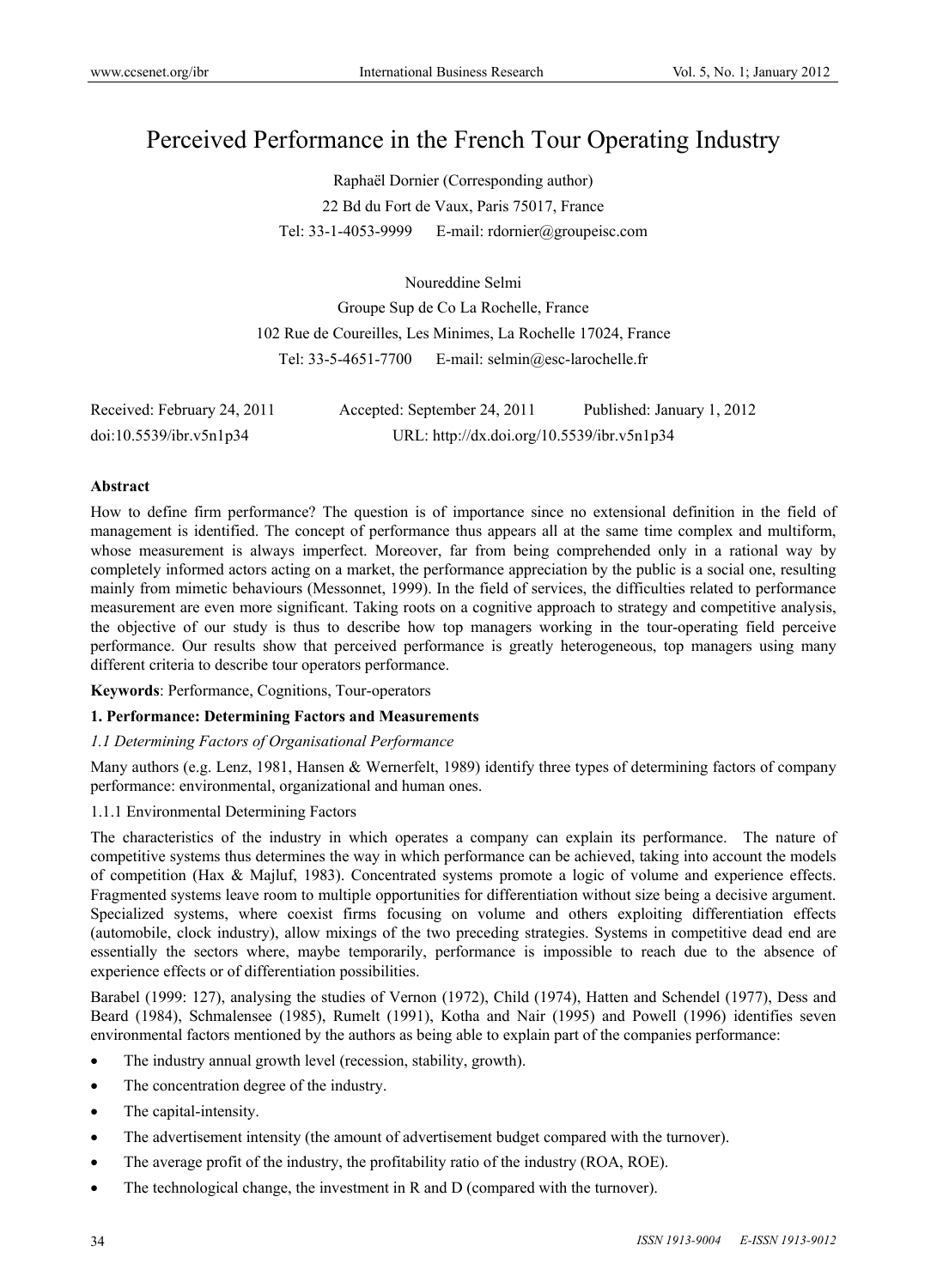The "munificence" degree of the industry (environment capacity to support all the companies in an industry).

Hansen and Wernerfelt (1989), Rumelt (1991) and Powell (1996), for their part, empirically observe that the belonging to an industry explain on average 17 % to 20 % of the financial performances variations.

## 1.1.2 Organisational Determining Factors

From the analysis of the literature Barabel (1999) identifies seven characteristics supposed to influence organisational performance, structure and strategy being by far the most mentioned factors:

 Organisational structure (Lawrence & Lorsh, 1967; Chandler, 1972; Child, 1974, 1977; Williamson, 1975; Lenz, 1981).

 Company strategy (Rumelt, 1974; Miles & Snow, 1978, Wissema & al., 1980; Porter, 1980; Dess & Davis, 1984; White, 1986; Gupta, 1988).

 Competitive position of the company in its sector, evaluated by its relative market share (Karnani, 1984; Hansen & Wernerfelt, 1989; Kotha & Nair, 1995).

- Company size (Rumelt, 1982).
- Company culture (Hofstede, 1991).
- Company history (Hansen & Wernerfelt, 1989).
- Capital structure (Changanti & Damanpour, 1991).

According to Hansen and Wernerfelt (1989: 407), organisational factors explain 38 % of organisational performance.

### 1.1.3 Human Determining Factors

Two types of human elements are considered by the literature being able to influence company performance: the chairman and the management team as a whole. As for the environmental and organisational determining factors, empirical research is contrasted and there is no consensus to indicate if such characteristics of the chairman influence positively or negatively company performance. The contribution of the chairman to organisational performances is thus extremely variable. It is evaluated according to studies between 9 % and 40 %.

### *1.2 Measurements of Organizational Performance*

According to Lebas (1995), performance exists only if one can measure it, that is to say if one can describe it by more or less complex indicators. Three main methods were used by scholars to evaluate organisational performance:

• The most usual ones are those which exclusively use financial criteria in the short run or in the short and long term.

- Those which use at the same time financial and qualitative criteria (strategic, marketing or social).
- Those which take into account the specificities of the company industry field (criteria related to industry from the point of view of comparative evaluation).

### 1.2.1 Financial and Stock Exchange Criteria

The quantitative measurement of economic performance very often remains the main element which guides company evaluation (Messonnet, 1999).

Historically, evaluation methods of organisational performances were built around the financial criteria and especially around short term indicators like annual turnover or profit. However, some authors underlined the need for using financial criteria in the long run. Thus, according to Dearden (1987: 88) "the evaluation supposes an observation of performance over a period exceeding one year". Moreover, Dearden (1987: 84) formulates severe criticisms by considering that the financial criteria are obsolete as they were generally developed in the twenties by Dupont de Nemours and General Motors and that they are not able any more to account for the complex situations faced by companies. In spite of these criticisms, the financial criteria in the short run continue to be used by firms and their various actors (investors, journalists, shareholders). Indeed, these data present also some advantages corresponding in particular to the principles stated by Rock (1984): they are easily measurable, communicable and comparable. Moreover, these data testify to the company capacity to adapt to its immediate environment. They must thus be retained in any evaluation method (Barabel, 1999).

There is no consensus in the literature regarding the criteria to select nor the number of criteria to retain. Weiner and Mahoney (1981), Chakravarthy (1986) and Doyle (1994) estimate that an appraiser must use several criteria to measure the company performance, in order to take account of the plurality of the objectives. On the contrary, Daft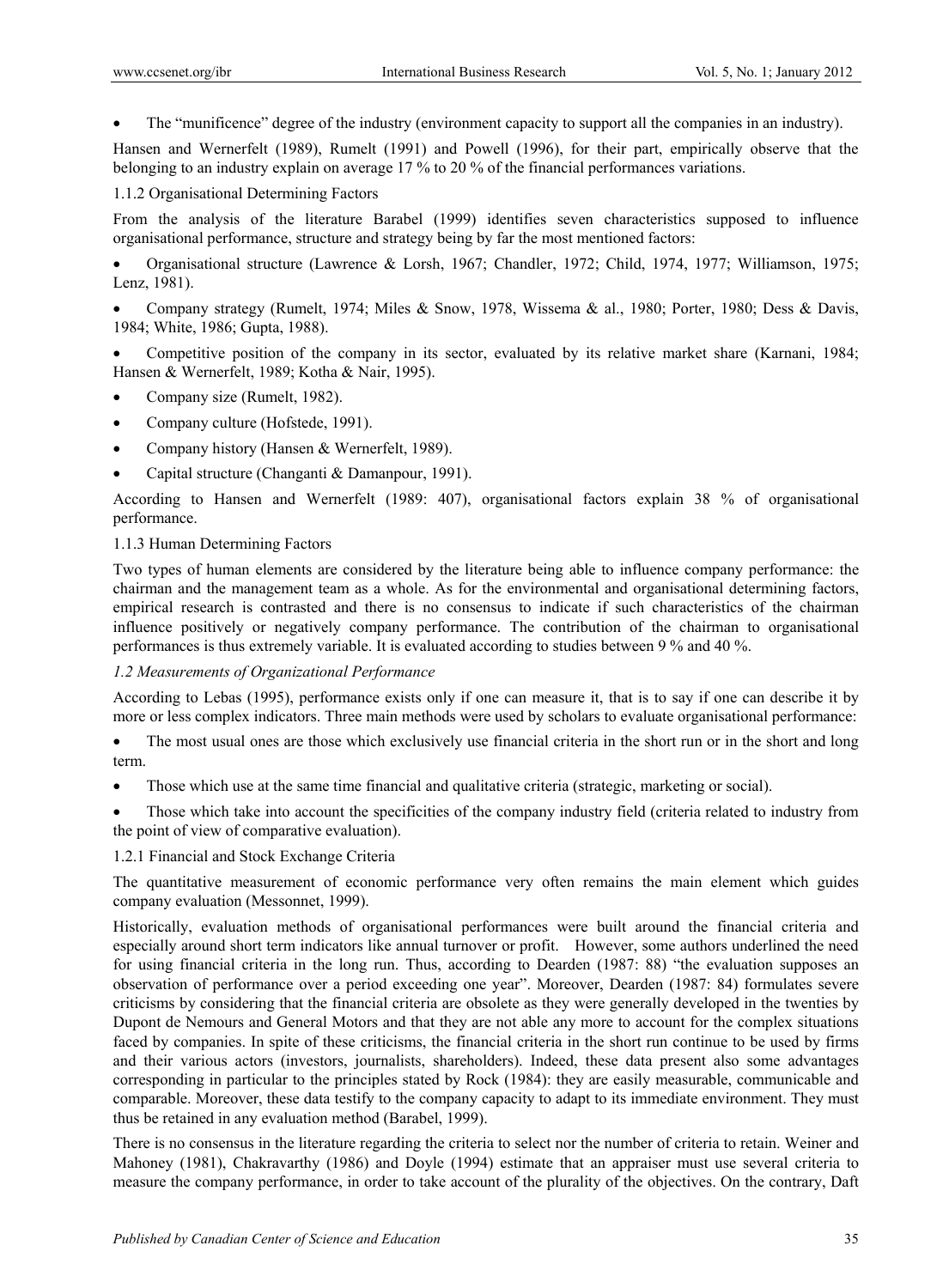and al. (1988), Hansen and Wernerfelt (1989), Zajak (1990) and Tushman and Rosenkopf (1996) use only one criterion in their empirical research.

Profitability ratios are nevertheless in the literature the most frequent ones. Lenz (1981) and Doyle (1994: 39) consider that "profitability is, by far, the objective and the measurement of performance most used in Western companies". Venkatraman and Ramanujam (1986), for their part, recommend to use 4 financial criteria to measure firm performance:

The ROA: the return on assets is the relationship between the net income and the assets of the company.

 The ROE: the return on equity capital or the financial profitability ratio is the relationship between the net income and the capital funded by the shareholders

- The ROS: the return on sales is the relationship between the net income and the sales turnover.
- The ROI: the return on investment is the relationship between the investment costs and the profits it generated.

According to the authors, these ratios are very interesting as they neutralize the size effect by connecting the firm results with its size and means. They thus make it possible to compare any companies in an equitable way. Many authors used these criteria: Haleblian and Finkestein (1993) used the ROA, the ROS and the ROE whereas Daily and Johnson (1997) preferred to use the ROE and the ROI. Some authors like Daft and all. (1988) retained one performance criterion: the average ROA over 3 years.

Nevertheless, Rock (1984) considers that "profitability" and "return on equity capital" are not very reliable. As he notes it, profitability ratios are largely used as they are easier to measure. On the other hand, he considers their interest limited. In the same way, Chakravarthy (1986) shows that profitability measurements (ROI, ROS) do not make it possible to distinguish high or low performing companies. They indeed strongly vary over years. Even the average results over three years is not systematically significant if an accident of importance occurred during this period. Moreover, following the statements of McGuire and Schneeweis (1983), Chakravarthy (1986: 442-443) identified the shortfalls involved in these criteria:

- Possibilities of earnings manipulation.
- Under valuation of assets.

 Deformations due to the policies of depreciation, the evaluation of the inventory and the treatment of certain incomes and expenditure.

- Differences between companies due to the consolidation methods of the accounts.
- Differences due to the weak standardization of international accountancy conventions.

The authors who criticize the use of financial criteria often propose as an alternative to use the shareholders wealth. Nevertheless, these criteria exclusively relate to the companies listed on the stock market, which consequently poses a problem of comparison with companies whose shareholding is family or in the case of subsidiaries exclusively controlled by a group (Barabel, 1999).

As the whole of these financial data can be the subject of manipulations, certain authors consequently recommend to resort to other complementary performance criteria. Venkatraman and Ramanujam (1986: 803) argue that the three dimensions of firm performance are:

 The financial performance: it includes criteria such as sales turnover growth, profitability (return on investment, return on sales, return on equity capital), profit by shares, but also criteria such as the market value of the company or the cost of assets replacement.

 The economic performance: it includes mainly marketing measurements like market shares, new products introduction, products quality or marketing effectiveness.

 The organisational effectiveness: it includes internal criteria which make it possible to have an overall picture of organisational performance.

Norburn and Birley (1988), as for them, propose to mix financial and marketing measurements. Similarly, Woo and Willard (1983) integrate the market share into their evaluation method.

## 1.2.2 Qualitative Criteria

The use of non-financial measurements to evaluate performance is increasingly frequent. We could classify these criteria in three categories (Barabel, 1999): commercial and marketing criteria, social criteria and strategic criteria.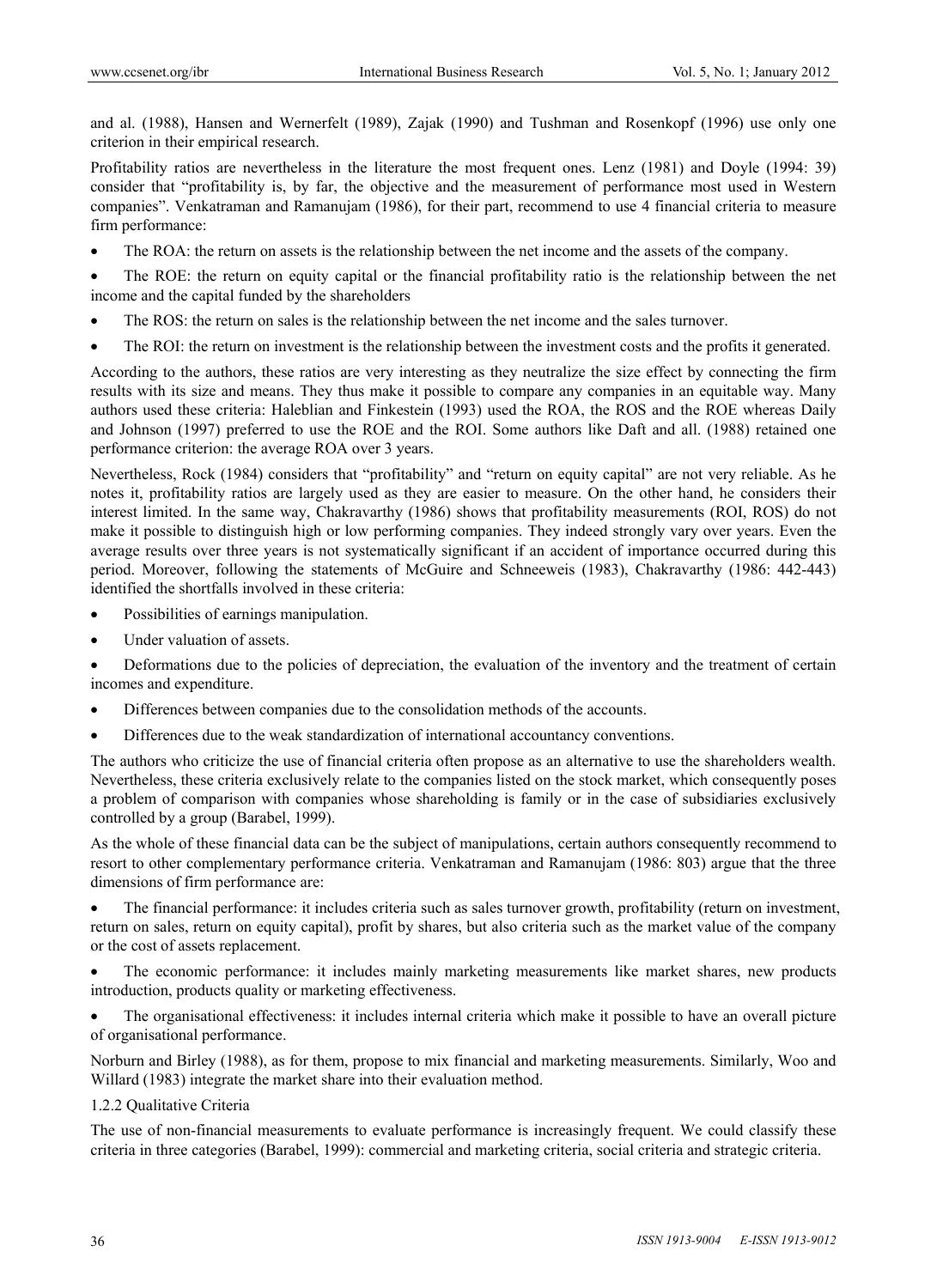The market share and especially its annual variation is a criterion often mentioned by scholars to measure performance. It measures the company relative position in its industry field. This model in particular largely prevailed in the seventies as the nearly unique source of performance: it was necessary to be large to be competitive (Messonnet, 1999). Nevertheless, some authors also recommend the use of more qualitative criteria than the market share. For example, Mack (1992) considers that one of the key factors of organisational performance is measured through "the quality perceived by the customer" rather than through "the quality of the product judged by its producer". The quality of products and services thus appears, according to several authors like Stolowy (1983), to be one of the most significant criteria to evaluate an organization. Moreover, the firm public image or the satisfaction degree of the customers are also mentioned by many authors.

Except with the criteria of productivity, human dimension was often forgotten or minimized by numerous scholars. However, it has its place in an organisational performance evaluation mainly as it represents a guarantee for the future firm performance (Barabel, 1999). As Mack (1992) points out: " the managerial approaches which focus only on results are risky as they are limited to a short-term prospect, especially in an evolutionary environment. One can easily imagine results keeping on increasing while competences stock or staff motivation are declining, which is likely to compromise future results ".

Thus some authors recommend to study the " employees' satisfaction " by using indicators like the turn-over rate, the strikes and their evolution, the absenteeism, the motivations of the subordinates and obviously their productivity. The main problem of these measurements lies nevertheless in the difficulty to collect them by an empirical investigation because of their confidentiality (Barabel, 1999).

Criteria such as "the positioning of products portofolio" (BCG matrix of the Boston Consulting Group, 1980), "the study of the forces and weaknesses of the company according to the key success factors of its industry" (Ansoff, 1979; Porter, 1980) seem necessary to pass a judgement on firm performance. However, if the strategic criteria are so little studied by the authors, it could be due to the fact that the collection of information proves to be a very heavy and often delicate work (Barabel, 1999). Three main strategic criteria are mentioned in the literature: the firm potentiality within 3-5 years, the strategic positioning quality and the firm public image.

According to Porter (1980), firm economic performance is the creation and preservation of a competitive advantage. Duration thus constitutes an essential aspect of performance. Longevity is indeed not acquired since in France for instance half of the companies disappear in the first 5 years of their existence (Bizaguet, 1993), and the three quarters do not survive the first succession. The study carried out under the direction of Marseille (1995) on the companies performance during the 20th century highlights the factors which made it possible to some companies to better pass through the crises than others. One finds there for example brand development, longevity of managing staff or flexibility.

### 1.2.3 Methods Related to The Firm Activity

The methods presented until now do not take account of the specificities of the environment in which the firms operate. However, the fact of belonging to an organizational field has two major effects.

- Certain criteria of evaluation become more relevant than others according to the company organizational field.
- The industry characteristics make it possible to build standards of performance and to consider in a comparative way the results of the firms.

Thus, according to the industry field, specific criteria appear. For example, product cost can be a determining factor in sectors where product price is of primary importance. According to Schneier and al. (1991), performance indicators must thus be selected according to the key success factors of the industry in which the company operates. Johnson and al. (1993) propose to consider organisational performance according to its context. According to some authors (Meindl & al., 1985; Morck & al., 1989; Cannella & Lubatkin, 1993), it is interesting to compare the company result with the average result of the industry field. It is thus possible to identify in the literature two types of comparative studies (Barabel, 1999).

- The measurements obtained by comparing to those of the competitors.
- The measurements obtained by comparing to the state and structure of the industry field.

Comparative study is relatively common. According to Lebas (1995), performance is to do better than "the competitor" on the medium and long term, in the ideal on the whole of the parameters defining performance, and at least on those parameters judged to be most significant for customer's satisfaction. Woo and Willard (1983), for example, proposed to compare four criteria with the direct or most dangerous competitors of the firm. These criteria are product quality, new products launching, direct cost and R & D expenditure.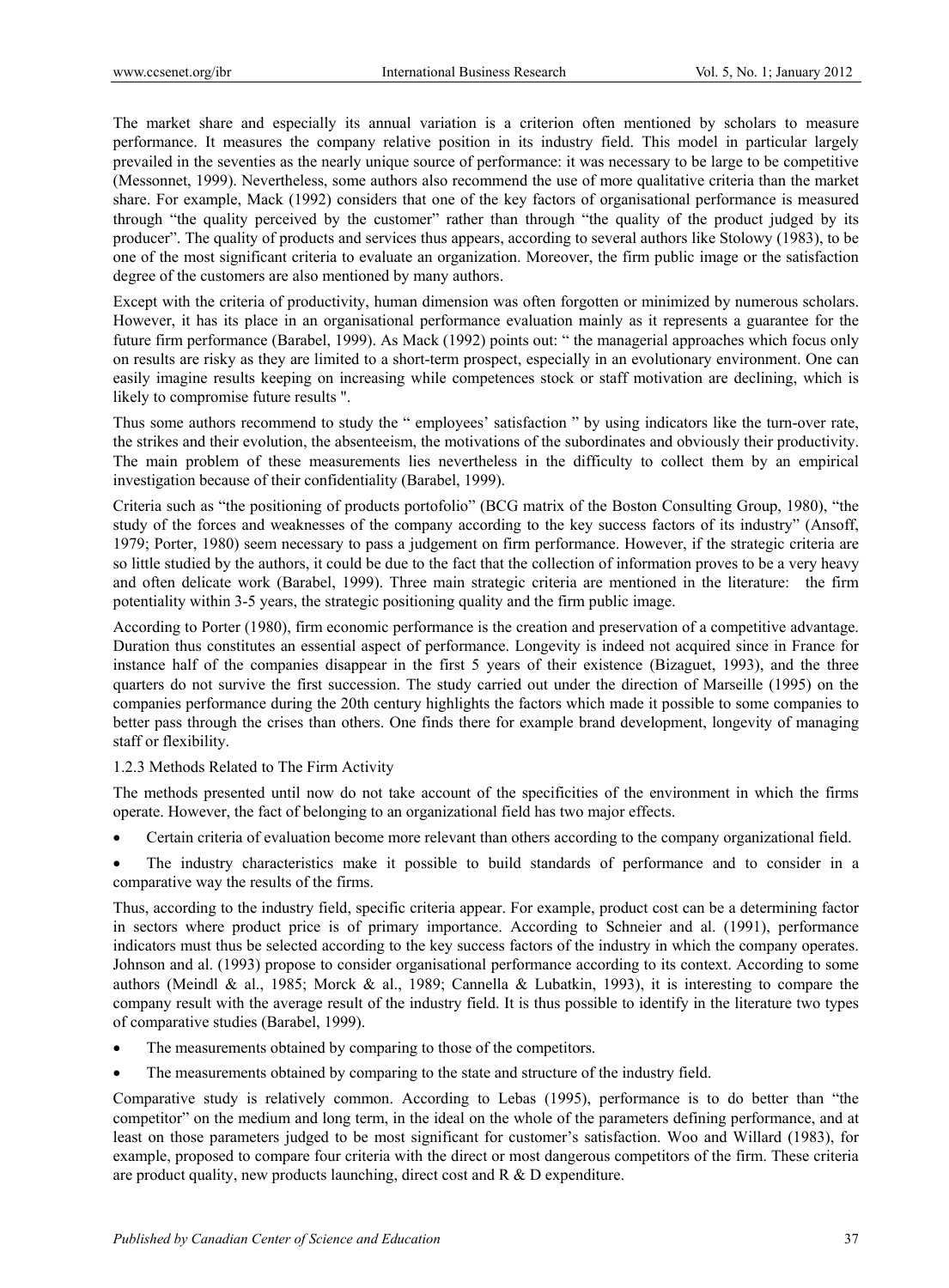As the competitive analysis models which flowered since the eighties testify, firm performance also results from its integration in an environment which is to be understood. The models aimed at evaluating competitive positions thus strongly called into question the uniqueness of the performance measurement by the market share, was it relative. Competitive performance holds multiple forms and gives to firms a margin of freedom which was not conferred by the domination logic. As Chakravarthy (1986) points out, "the structure of the industry in which a company operates partly constrains its strategy and affects its performance". Thus, in certain cases, a reduction in market shares or profits is better explained by one change in the industry (new entering, fusion between two competitors, bankruptcy of an operator) than by a wrong strategic choice. In economics, some authors then mention results "carried by the market" (the environment is responsible) and "aggressive" results carried out to the detriment of competitors (the company and its top-managers are responsible). Stonich (1984) proposes a method taking into account the situation of the industry where the company operates. He selected four criteria: profitability (ROA), cash-flow, market share variation and a criterion specific to the industry field. Thus, in a market with strong growth, the market share increase is determining whereas in a market with moderate growth the ROA is essential.

After reviewing the different approaches to performance by considering the point of view of the scholars, we could now wonder about the performance perception of top managers working in a same organizational field. It would thus be possible to determine which kind of performance criteria these managers tend to use to characterize the performance of their competitors and whether these managers tend to have an homogeneous approach to performance. To meet this aim we will first present our empirical field, relatively disregarded by French researchers in strategic management: the tour-operating industry.

#### **2. Methodology**

#### *2.1 The French Tour-Operating Industry*

#### 2.1.1 A general presentation

The French tour-operating industry seems to exhibit two main characteristics: its atomicity, with nearly 535 organizations, and its weak average profitability, a situation which favours acquisitions and mergers leaded mostly by English and German tour-operators. The tour-operator, which production is generally marketed through travel agencies, is the emblematic actor of this sector, as its main activity is precisely to combine the different elements making up packaged or inclusive tours. Its position is therefore at the heart of the tourism field, as it is linked both with actors located upstream like hotels and airways companies and actors located downstream like travel agencies or end customers. During the last thirty years, two companies have overshadowed the French tour-operating industry by their seniority, reputation and size: Nouvelles Frontières and The Club Méditerranée. Besides these two main historic figures of French tourism coexist many small tour-operators specializing more or less on activities like trekking, on travel destinations like Turkey or on customers like seniors.

#### 2.1.2 New Actors

Since 2000, three main kinds of actors have intensified their presence on the French tour-operating market. The first actor type is made of foreign tour-operators, mostly German and English ones. These tour-operators, due in particular to the specificity of their respective domestic markets, enjoy a size well superior to the one of the first French tour-operators. TUI's turnover, for instance, which is the leading tour-operator on the German and European market, is thus six times bigger than the one of Nouvelles Frontières. It is nevertheless to be noticed that the penetration of foreign tour-operators on the French market is mainly limited to taking stakes in French companies, sometimes majority ones, but they do not actually endanger domestic tour-operators' identity, as these latter ones retain their brands and production specificity. The second actor category consists in organizations which specialized on travel sales on line. These companies, like for instance Karavel or Lastminute.com, focused their strategy mostly on the Internet media and penetrated the travel market by this means. If their original activity was the distribution via internet of plane tickets or packaged trips designed by tour-operators, mostly in the case of last minute sales, some of them attempt to develop their own tour-operating activity by directly negotiating with contractors located upstream the tourism field like airways companies or hotel networks. Lastly, the third type of actors consists in mass merchandisers like Leclerc or Carrefour. These large-scale distribution actors, which originally did not offer packaged tours, turned to this products range at the beginning of the nineties and since then kept on developing this activity. Some analysts thus consider that large-scale distribution could represent nearly 30 % of the total travel sales on the French market by the year 2005 (Secrétariat d'Etat Français au Tourisme, 2002).

#### *2.2 Sample*

We interviewed in 2002 80 top managers working in 80 tour-operators located on the French market.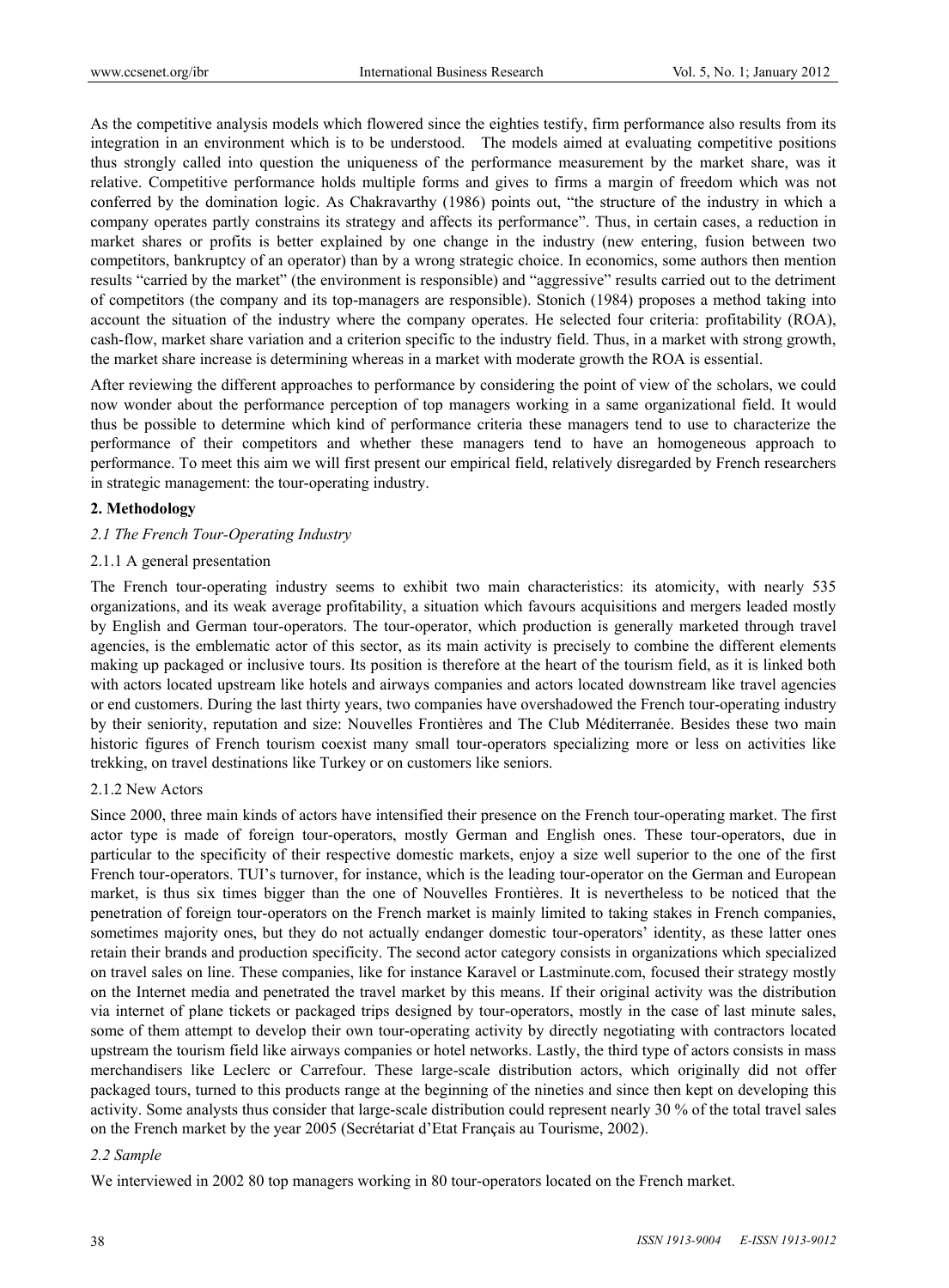## *2.3 Interview Guide*

Interviews were generally carried out in the office of the top manager, with an average duration of 20 minutes. The two questions relative to perceived performance were the following ones:

- Do some tour-operators located on the French market appear to you particularly performing and if so which ones?
- For which reasons do you regard these tour-operators as particularly performing?

It should be noted that the question relating to performance characterization was asked as soon as a tour-operator was mentioned. Each top manager thus had the possibility of resorting to different performance criteria for each tour-operator he mentioned. He also had the possibility of enumerating various criteria to characterize the performance of a same tour-operator. In the case of a silence which could mean that the top manager interviewed had mentioned all the criteria he perceived as relevant to characterize the performance of the tour-operator he mentioned, we then asked the following question:

Are there other reasons why you consider that the tour-operator you mentioned is particularly performing?

In the case of a silence which could mean that the top manager had mentioned the whole of the tour-operators he regarded as particularly performing, we asked then the following question:

- Do other tour-operators appear to you also particularly performing and if so which ones and for which reasons?
- All interviews were entirely retranscribed and then a content analysis was led.

## **3. Results**

### *3.1 The Performance Perceived by Tour-Operators' Top Managers*

### 3.1.1 Two Great Types of Performance Apprehension

Concerning the articulation of the speeches on performance, we can distinguish two great types of perceptions : whereas certain top managers preferred to state the dimensions of the performance that they give more importance to, while mentioning afterwards the companies they regard as presenting a favourable profile on these criteria, others on the contrary spontaneously identified companies which according to them " represent " performance, for then enumerating strategic dimensions justifying their choices. This first type of performance perception can appear surprising insofar as the sequence of our questions very clearly tended to call answers based initially on the quotation of tour-operators regarded as performing before identifying the components of their performance. Two extreme cases of performance perceptions thus appeared:

 Some top managers seemed to have a performance perception strongly embodied in one or more companies. As the tour-operators mentioned were like synonyms of performance, the top managers in such cases were reticent to reveal precise components of this performance. The comments collected were then of this type: "the tour-operators X is performing because it is very good".

 Other top managers on the contrary seemed to have a perception of performance embodied in the dimensions of this performance. Thus, in certain cases, these top managers formulated the performance criteria they privileged, for then estimating that no tour-operator was performing on these criteria. The remarks collected were then of this type: "For me performance is clearly profitability; however, on this criterion, no tour-operator on the French market is good".

Taking into account these two alternative modes of performance apprehension, we could distinguish between the 80 top managers interviewed:

 57 top managers spontaneously quoted at least one tour-operator they consider particularly performing, before revealing or not precise strategic dimensions which they regarded as explaining this perceived performance (that is 72 % of our sample).

 22 top managers spontaneously initially mentioned strategic dimensions which they regarded as being constitutive of the performance of tour-operators, before naming the tour-operators positioned particularly well on each one of these dimensions (that is 28 % of our sample).

 One top manager had an answer to this question about perceived performance which we describe as "unclassifiable". He has indeed not revealed which were the dimensions of performance he gave more importance to, and estimated that no tour-operator on the French market was particularly performing. Its answer was the following one: "No, there is no tour-operator which appears to me to be performing or very performing or, in any case, which would stand out. No. Performing? There is nothing which impresses me".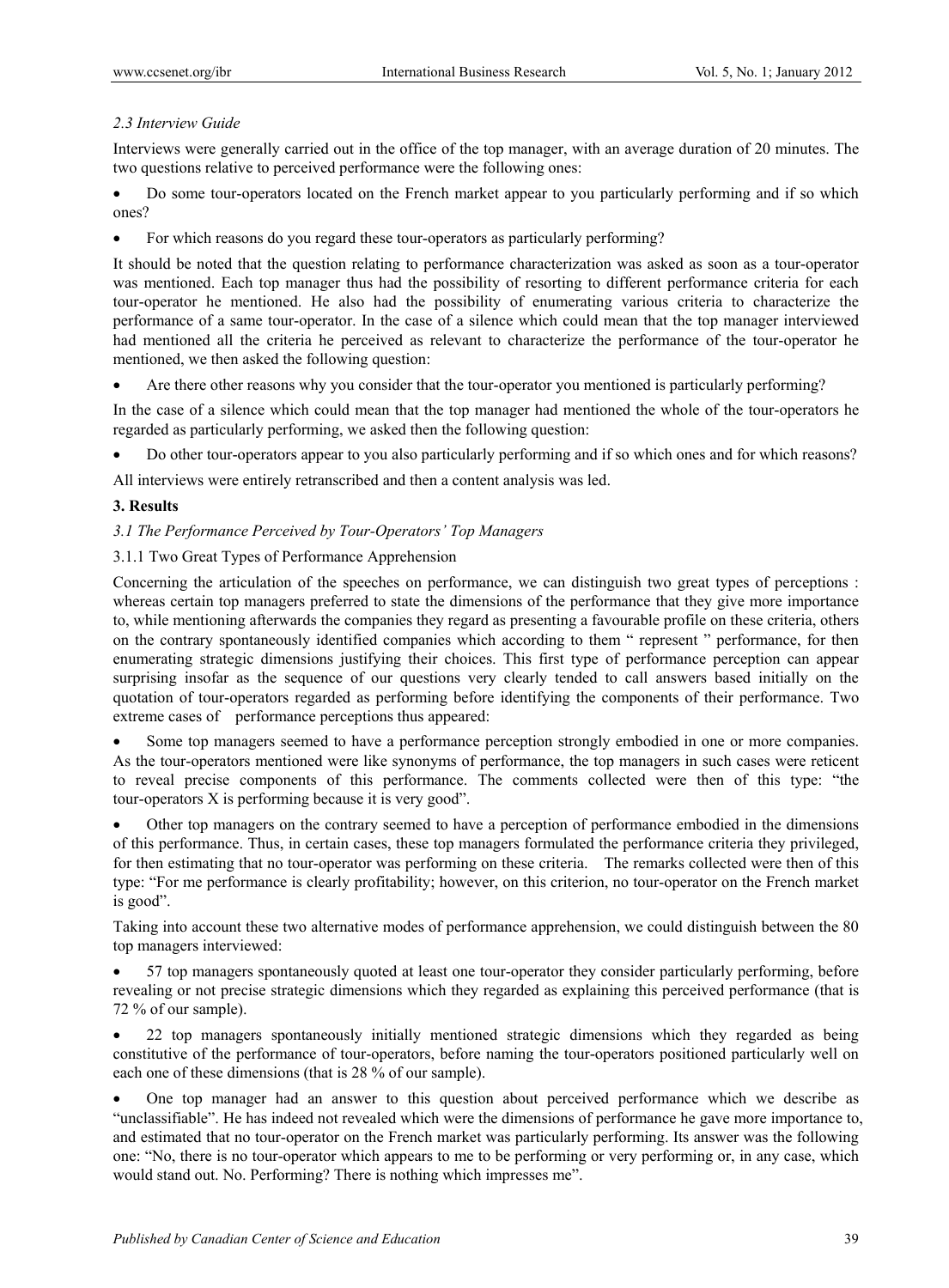## 3.1.2 The Tour-Operators Most Mentioned by Top Managers

The 80 top managers interviewed mentioned on average, and that after eliminating the cases when they named their own companies, 2,9 tour-operators as being particularly performing. On the whole, 77 tour-operators were identified at least once as particularly performing. If we eliminate the cases when the top managers mentioned their own company, the head office of their company or a subsidiary of their company, 69 tour-operators were mentioned at least once. That thus means that 8 tour-operators were mentioned only once as particularly performing and by a top manager working within or linked with them. 15 top managers named their own company as being particularly performing. It is also interesting to point out that among these 69 tour-operators named at least once as particularly performing by top managers from different organizations, 44 were mentioned only once. Therefore, only 25 tour-operators were identified at least twice as particularly performing by top managers from other tour-operators.

Although our question focused on the identity of the tour-operators perceived as particularly performing, seven categories of tour-operators were also mentioned, in addition to the naming of one or more tour-operators. In one case, the category mentioned corresponded to the category of membership of the tour-operator whose top manager was questioned. If we eliminate this category, the six categories of tour-operators which were mentioned are as follows: luxury trips specialists, group trips specialists, trekking specialists, the tour-operators leaders on their niches, diving specialists, cruise specialists.

It is to be noticed that these categories correspond with the main category of the specialized tour-operators. Five of these six categories were mentioned only once, the cruise specialists category for its part was quoted two times. It should be noted also that a top manager mentioned only one category of tour-operators as being particularly performing, without naming tour-operators belonging or not to this category. This category was the "luxury trips specialists".

If we now establish the prize list of the tour-operators which have been identified at least twice as particularly performing by top managers from different tour-operators, by establishing for each one of them its average row of appearance when it was named and the average number of tour-operators mentioned by the top managers naming it, we obtain the following table:

### (Insert Table 1. here)

If we consider the 8 cases when the top managers identified only one tour-operator, other than their own company, as particularly performing, these quotations were the following ones:

- $\bullet$  Fram: 4
- Voyageurs du Monde: 2
- Nouvelles Frontières: 1
- Ultramarina: 1

It is remarkable that Fram, which was identified by 35 top managers as being particularly performing, was named by 20 of them in first position. In all the cases, it clearly comes out from our results that two tour-operators are distinguished very clearly as regards perceived performance: Fram and Voyageurs du Monde. Moreover, it is to be stressed that as Terres d'Aventure belongs to the group Voyageurs du Monde, we could have considered the quotations of this tour-operator as referring to its mother group.

Nevertheless, the most striking feature in this prize list could be the absence of any organisation belonging to one of the three categories of newcomers (mass merchandisers, Internet pure players and foreign tour-operators) among the 25 tour-operators mentioned at least twice as particularly performing. The only organisation in this prize list which could be regarded as belonging partly to the Internet pure players is Go Voyages, which holds the  $11<sup>th</sup>$  position. Go Voyages, indeed, while selling many packaged trips via Internet, has also its own physical travel agencies. In every case, this absence of newcomers seems amazing as these organizations are the ones which experienced the most important growth in tourism during these last 5 years.

Another striking feature is the high rank of Nouvelles Frontières, which comes in  $4<sup>th</sup>$  position, whereas this organization exhibited very low profitability during the last years, to such an extent that it was in 2002 acquired by a German tour-operator. It seems in this case that top managers could be more sensitive to past performance than to current one.

### 3.1.3 Performance Indicators Perceived By Top Managers

Many indicators were mentioned by the top managers to justify the reasons why they regarded as performing the tour-operators they named. We classified these indicators in the 8 following categories: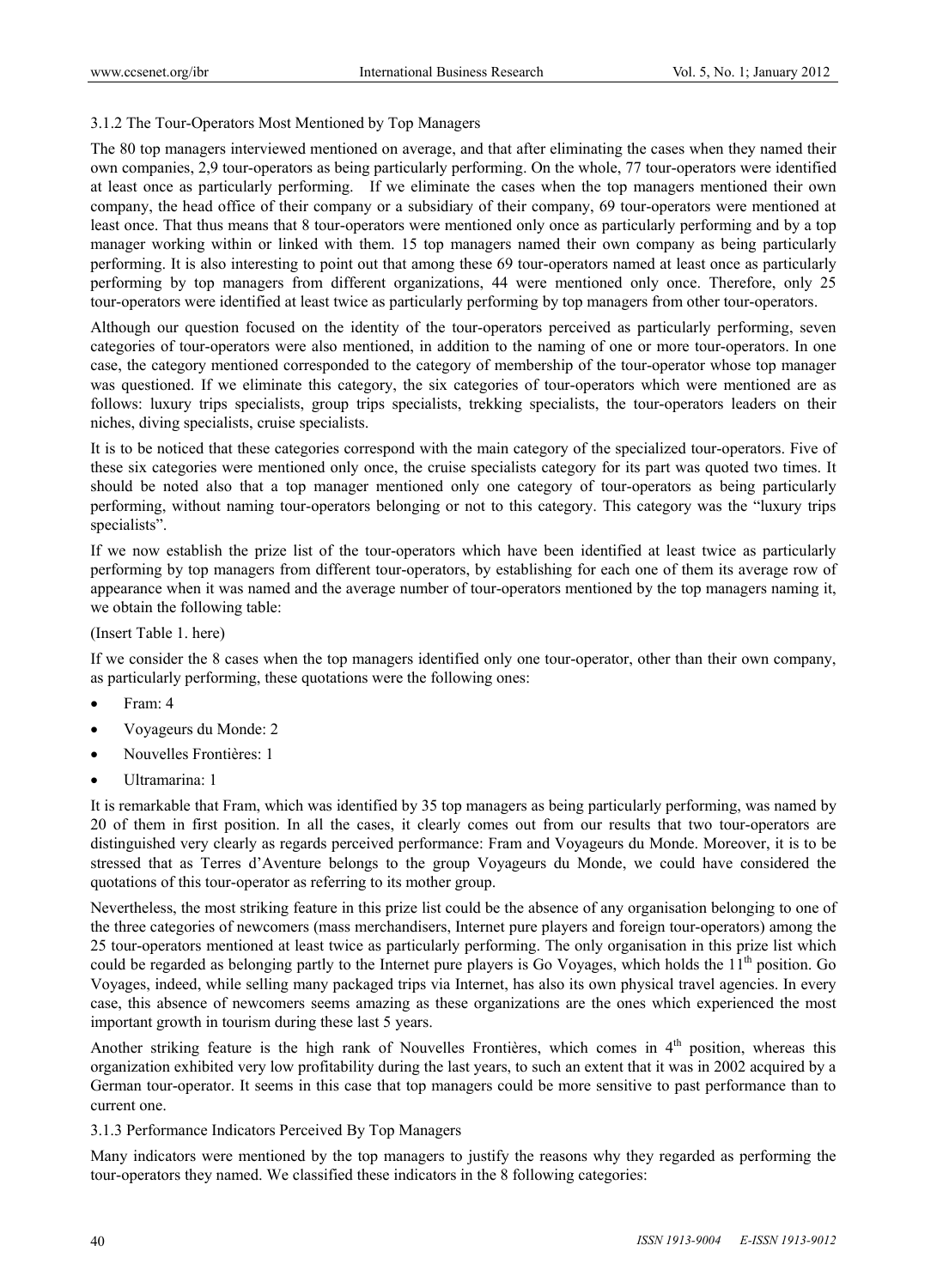- Financial profile
- Strategy
- Structure/Organisation
- Purchases
- $\bullet$  Trips
- Communication
- Marketing
- Transverse performance

Each one of these performance great dimensions are made up of various criteria, each one consisting on a lower level in or more under-criteria corresponding closely with the comments of the top managers. We thus proceeded by successive regroupings of the remarks of top managers concerning the performance indicators they tended to mention, these regroupings being carried out on three levels, to lead finally to these 8 great dimensions of performance. Thus, for example, the two following remarks of two distinct top managers:

"Fram is nevertheless the tour-operator which earned the most money over the last years." and "Go Voyages is a company which presents a serious financial health and profitability."

They were respectively characterized by the following items "good profitability over the last years" and "good profitability". These two items were then gathered within the criterion "Profitability". As other criteria like "Profitability" and "Capital structure" also appeared, we gathered them in the category "Financial profile". We estimated indeed that the whole of these criteria were similar as focusing on a financial dimension.

The composition of these 8 great dimensions is thus the following one, taking into account that each criterion of performance (such as for example "Capital structure") was mentioned by at least 2 of the 80 top managers interviewed. These dimensions and the criteria composing each one of them are ranked by number of quotations. It is to be noticed that we do not take into account the comments of top managers characterizing the performance of their own company.

- Structure/Organisation (130)
- Performance as a whole: 17
- Brand Image: 17
- The organization as a whole: 16
- Top Management team skills: 14
- Whole staff skills: 13
- Philosophy: 13
- Performance on a market segment: 8
- Seniority: 8
- Dynamism: 7
- Links with partners located outside tourism: 4
- Potential: 4
- Productivity: 2
- Financial management: 2
- Adaptation to the environment: 2

This category is the most provided in term of the number of criteria composing it. We mainly gathered in this category the criteria which were difficult to associate with a particular part of the company. We also specify that remarks of the type "this company is performing", but which did not give place to a deepening of the explanatory factors of this perceived performance, were gathered within this dimension. An example of a top manager comment corresponding to this category is the following one: "Gestair has the best productivity level in the industry".

- Transverse performance (119)
- Trips / Marketing: 56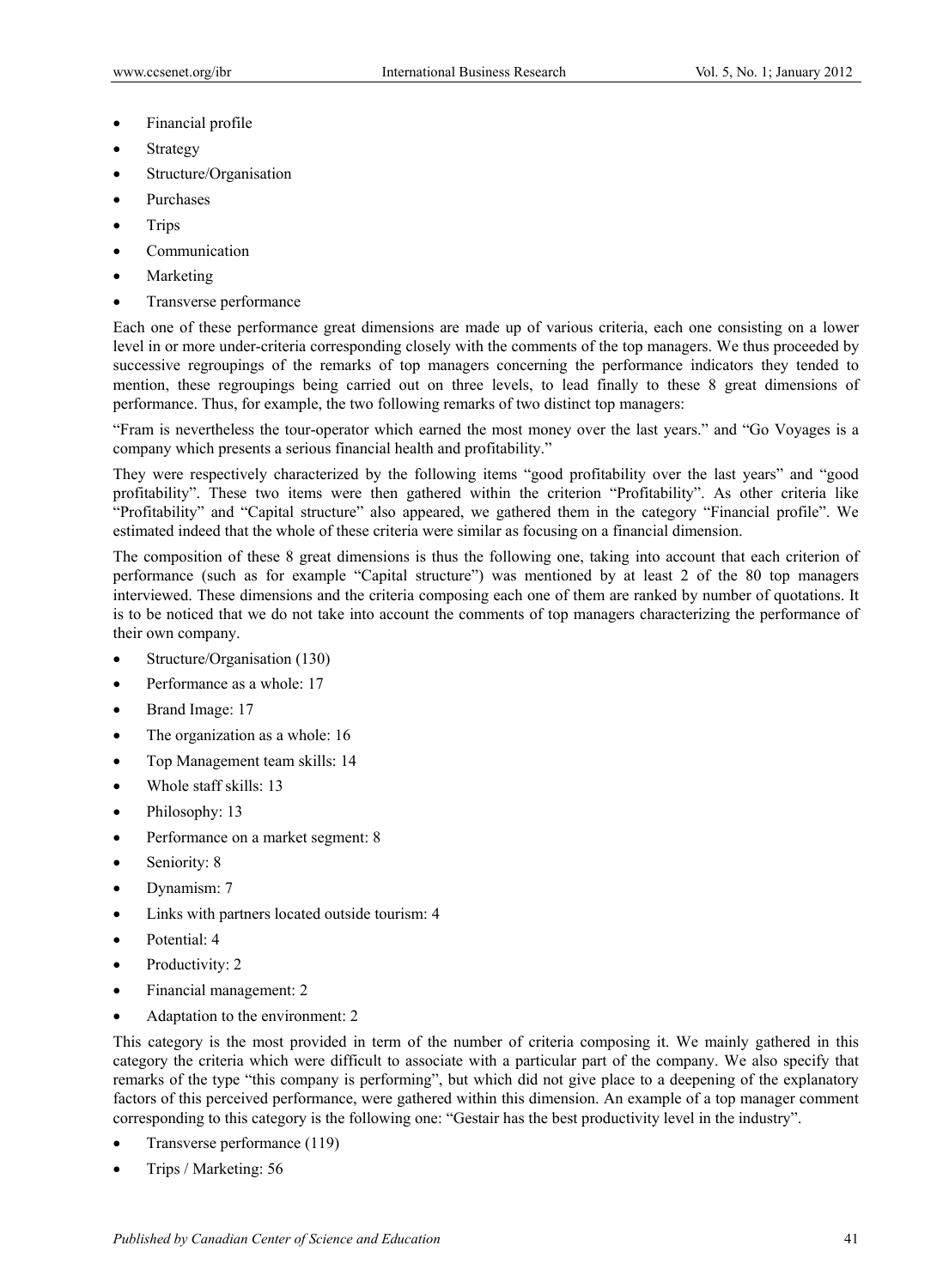- Trips / Marketing / Communication: 20
- Marketing / Communication: 16
- Organisation-Structure / Trips: 7
- Organisation-Structure / Strategy: 6
- Strategy / Marketing: 4
- Organisation-Structure / Marketing: 2

This category "Transverse performance" gathers performance criteria corresponding to the simultaneous consideration of performance criteria belonging to two or three distinct categories. This category corresponds thus to a more "complex" conceptualization of performance, as it is perceived as resulting from the adequacy between two or three distinct organisational components. Whereas in the case of the category "Structure-Organisation" performance criteria were motsly diffuse and disseminated through the organization, this category "Transverse performance" groups together criteria clearly located. An example of a top manager comment corresponding to this category is the following one: "Voyageurs du Monde is performing because there is a coherence between its philosophy of the voyage (category "Structure-Organisation") and its strategy (category "Strategy")".

- Marketing (75)
- Ouality of the sales department as a whole: 12
- Marketing targeting: 11
- Links with travel agencies: 9
- Links with tour-operators distributing other tour-operators products: 8
- Sales volume: 8
- $\bullet$  Pricing policy: 6
- Commercial power: 6
- Quality of own travel agencies: 6
- Personalization of the relation between the sales department and the customers: 5
- Distribution strategy: 2
- Marketing innovations: 2

This category "Marketing" gathers the performance criteria related mainly to the relations between the tour-operators and their market. An example of a top manager comment corresponding to this category is the following one: "Voyageurs du Monde is performing because it is available towards its customers".

- $\bullet$  Trips (60)
- Trip quality as a whole: 21
- Range of trips: 20
- Reliability of trips: 9
- Originality of trips: 7
- Richness of trips: 2

This category "Trips" gathers the performance criteria mainly relating to the trip contents and the range of trips proposed. An example of a top manager comment corresponding to this category is the following one: "Jet Tours is performing because it regularly renews its range of trips".

- $\bullet$  Strategy (53)
- Competitive Strategy: 28
- Growth Strategy: 25

This category "Strategy" gathers the performance criteria related to two main kinds of strategy characterization: the strategy of growth over many years (Growth strategy) and the strategy relating to competitive positioning (Competitive strategy). An example of a top manager comment corresponding to this category is the following one: "Voyageurs du Monde is performing because it has a good strategy of internationalisation".

Financial profile (37)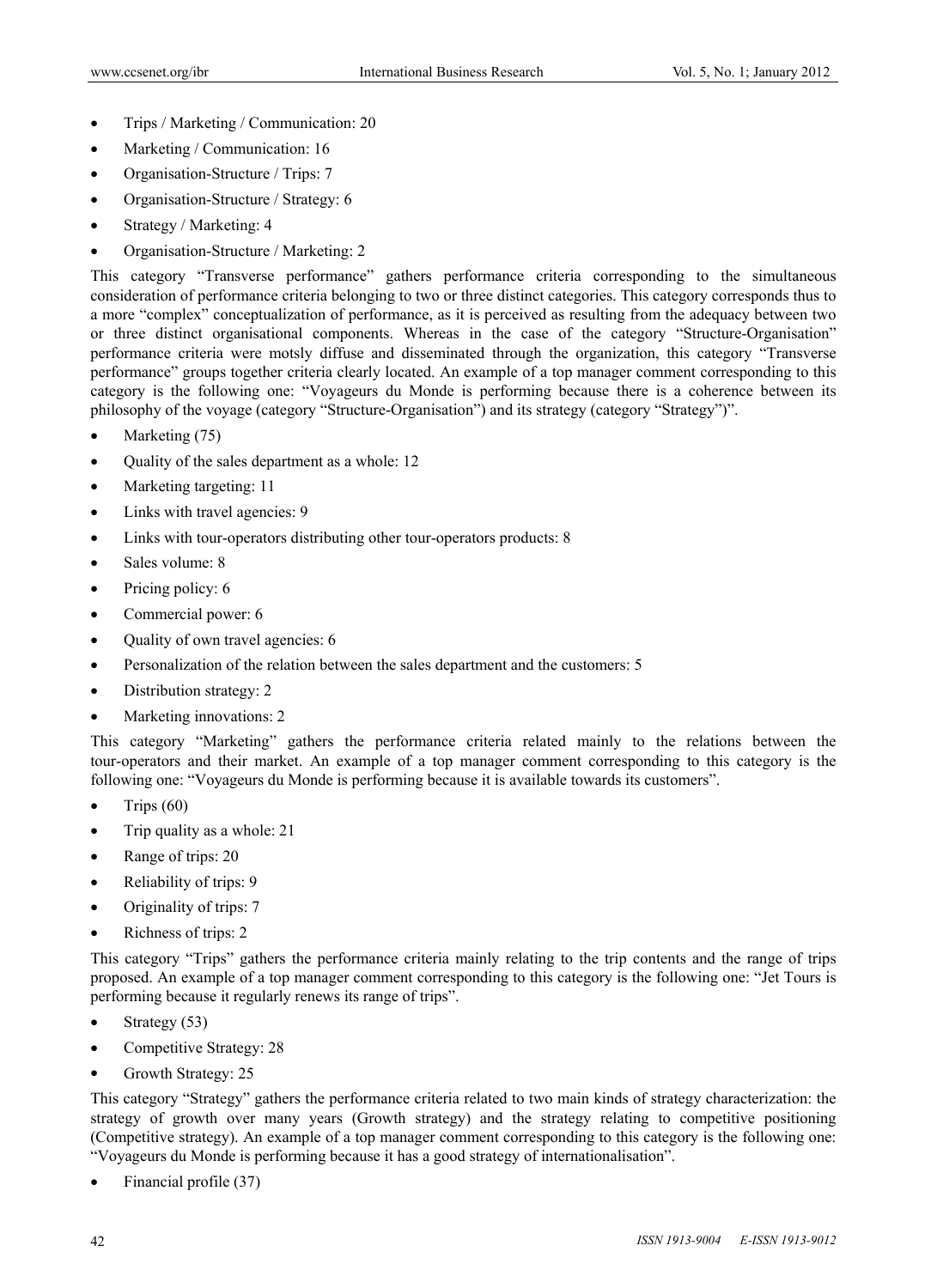- Profitability: 27
- Capital structure: 10

This category "Financial profile" gathers the performance criteria related to financial variables. An example of a top manager comment corresponding to this category is as follows: "Fram is performing because it presented a good profitability during over these last years".

- Communication (19)
- Presentation of trips: 13
- Communication as a whole: 4
- Advertising: 2

This category "Communication" gathers the criteria of performance related mainly to the way in which the tour-operators portray their trips. An example of a top manager comment corresponding to this category is the following one "Maison de la Chine is performing because its booklets are of good quality".

- Purchases and travel assembly (16)
- Mastering of travel assembly: 7
- Mastering of all purchases: 3
- Terrestrial purchases: 3
- Relationships with other tour-operators for travel assembly: 2

This category "Purchases" gathers the performance criteria related to the production process of the tour-operators. An example of a top manager comment corresponding to this category is the following one "Terres d'Aventure is performing because it has good technical skills in terms of trip production".

We can therefore obviously notice that top managers used a high variety of criteria to characterize the performance of the tour-operators they regarded as particularly performing. It is also to be stressed that in many cases they simultaneously used criteria belonging to distinct organisational spaces to define performance. It therefore confirms the statements of the scholars considering that using only one precise criterion is not satisfactory for measuring firm performance. Another interesting result is that the financial criteria, which are still used by many scholars and analysts as the best performance indicators, come only in sixth position regarding the number of quotations for each performance dimensions. As a top manager pointed out, performing companies can be identified on the base of non-economic factors: "when I mention these tour-operators it is certainly not the manager who speaks but the heart".

Another striking point is the fact that innovation was very rarely mentioned by top managers as a factor explaining performance. The term innovation, without regard to its belonging category, was indeed used only three times, whereas we could have expected this factor to be prevalent in a very competitive organizational field where differentiation seems possible.

To complete these results concerning the diversity of tour-operators regarded as performing and the performance perceived indicators, it seems fruitful to list some comments of top managers concerning the intensity or level of performance. Indeed, whereas during our interviews we did not ask top managers to characterize the level of performance of the companies they perceived as particularly performing (we did indeed only consider a minimum level of performance, without asking for instance top managers to evaluate high performance on a scale), some of them did mention how high was the performance of some tour-operators. We will then be able to notice that the perceptions of top managers also vary regarding the performance level. Moreover, as a mean to fuel the discussion about our results, we will list some other comments able to highlight the way top managers do comprehend performance.

## *3.2 The Performance Perceived by Top Manager: Intensity and Other Points*

## 3.2.1 On the Intensity of Perceived Performance

While a top manager do not consider that any tour-operators could be regarded as particularly performing:

"No, there is no one which appears to me performing or super performing or, in any case, which is detached from... No. Performing? There is nothing which impresses me."

A second top manager considers that some tour-operators exhibit a performance level really higher than the average performance level in the organizational field: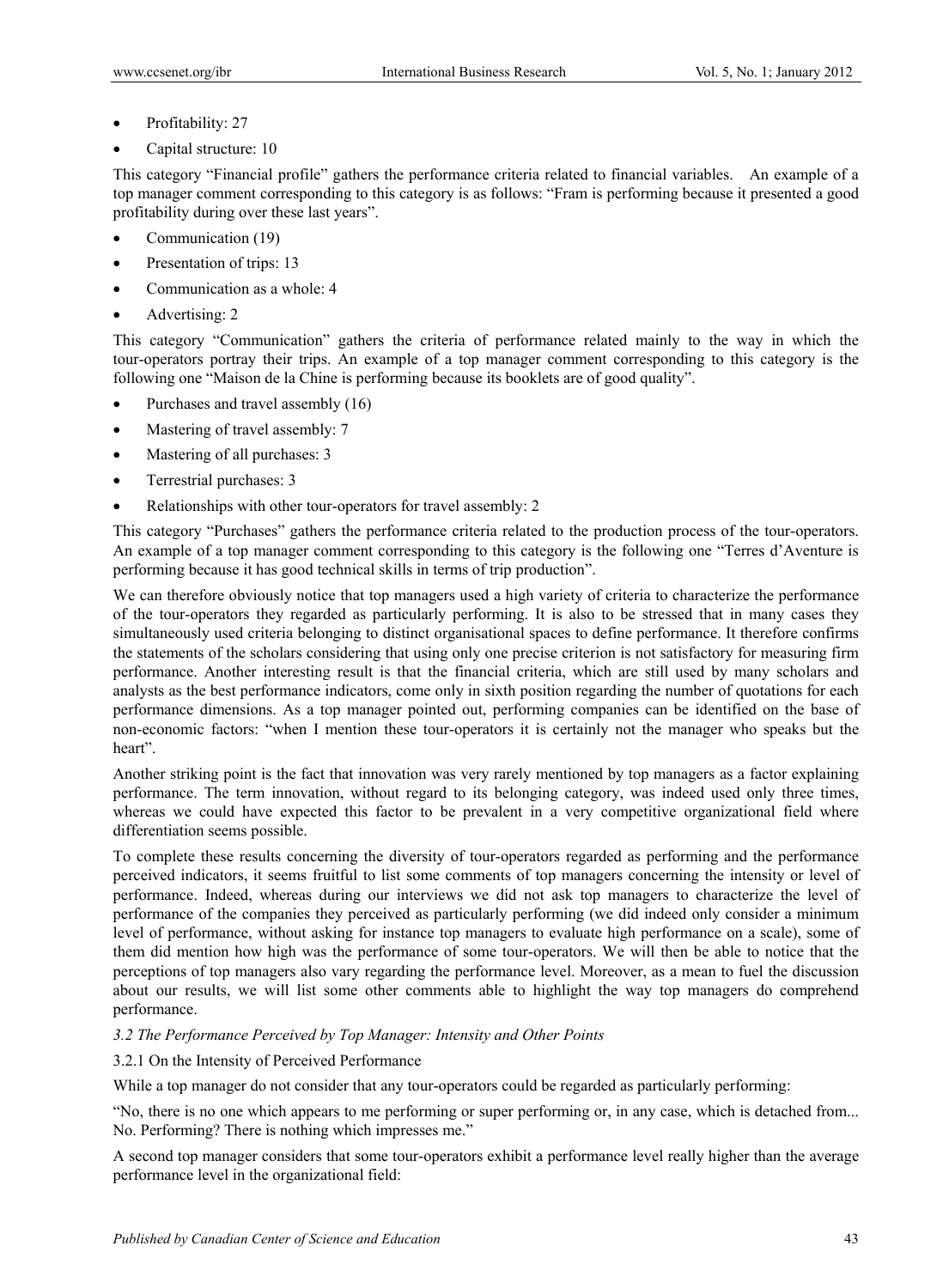"Here are two or three tour-operators who are infinitely performing"

Another top manager is reluctant to isolate some tour-operators and on the contrary considers that they all achieve a minimum performance level:

"They all are performing. If not they would not be there. There is not today on the market a tour-operator which is a charlatan on that level. In those which I quoted there, there is not one which is a charlatan. Not one. They have all their defects and their qualities but, overall, they are all performing".

A last one, sharing a close point of view, mentions a positive evolution of the whole sector towards performance:

"There are currently relatively less complaints than twenty years ago. When I started in tourism, it was not well structured, it was not well organized, the personnel that we had not well trained since many did not even have a formation in tourism. One started because he liked to do that and he was speaking a foreign language. But I think that, overall, tourism in France is organized, well structured and rather serious."

3.2.2 On Perceived Performance: General Points

While a top manager for his part stresses that it is difficult for him to identify high performing companies as he mostly focuses on his small market:

"So maybe there are many performing tour-operators but to which I do not pay attention. I am a little too much in my small world."

A second one considers that performance is difficult to comprehend has it consists in many distinct components :

"It is rather difficult to answer because that touches fields very, very varied, therefore".

Another interesting issue which has been mentioned is the fragility of performance in this industry, mostly due to the importance of the human factor:

"Our trade is so related to men!"

Whereas some top managers consider that some companies could be regarded as highly performing in the whole industry (notion of inter-performance, or "absolute" performance), some others point out that performance can only be evaluated within a same strategic group or market space (notion of intra performance, or "relative" performance):

"In our niche, as it is very targeted, a firm which is not performing, on the base at least of a certain quality, it goes bankrupt immediately. To a certain extent, if Nouvelles Frontières is very bad on trekking, it is not a problem as 95 % of its turnover is ticketing or other things. If Terres d'Aventures is bad on trekking, it will not exist any more. Very quickly".

"A general model of performance is Nouvelles Frontières. And a model of performance in our field of activity is Club Aventures."

Another important issue which was raised is that performance indicators are not always visible:

"It is difficult to say. For us, the true performance is the loyalty of the customers. And on that point, one cannot get the knowledge. Among fellow-members, one cannot know what is the loyalty of the customers. It is that, for us, the true performance. It means that good job was made and that people appreciated, that one has very few dissatisfied customers. Therefore that is not measurable among fellow-members. Or with difficulty. One can have only echoes, etc. Therefore it is not reliable. Now, I do not know. For us, it is that, the true value."

And that information on performance is not always close to reality:

"I know all my fellow-members and I know that there is not one of them who say the truth when he speaks about its performance. Therefore I do not take account all that is written".

## **4. Contributions, Limits and Research Perspectives**

#### *4.1 Contributions*

Our results tend to support the fact that in a same industry field top managers are far from basing systematically their performance evaluation on the only financial criteria, as the dimensions they use are quite diverse. We noticed also that most top managers tend to consider several variables simultaneously to evaluate the performance of their competitors. These results tend then to reinforce the scholars having stressed that it is necessary to consider simultaneously several qualitative variables to lead performance evaluations.

## *4.2 Limits*

Our research suffers from some limits. We could have, for the comparison of the various perceptions relying on more rigorous bases, differentiated in our questions the measurement of performance from its determinants. It is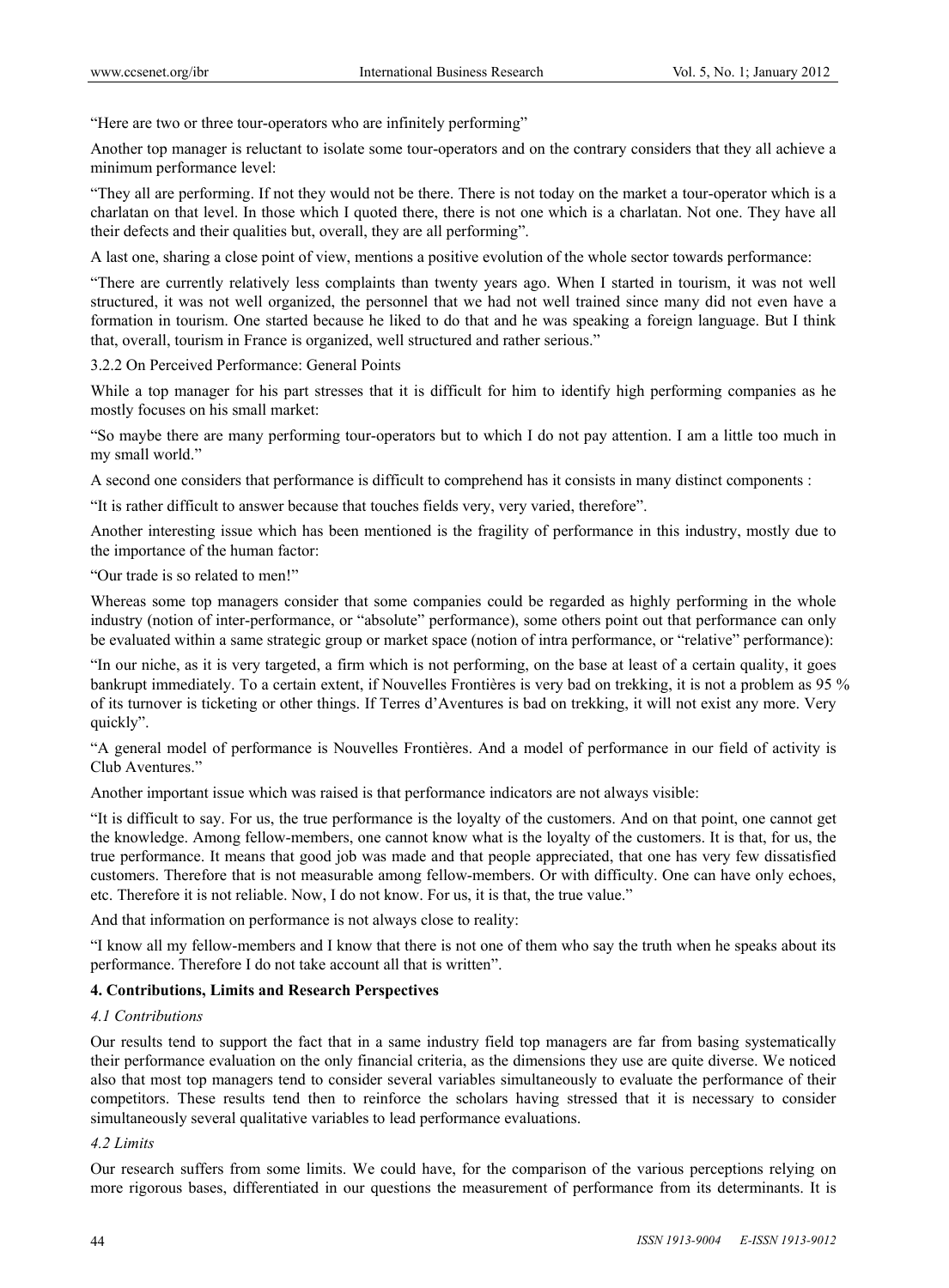indeed very likely that while some top managers understood our question as referring to the measure of performance, others certainly interpreted it as referring to its determinants. Another limit arises from the fact that we did not distinguish the type of relation existing between the organization of the top managers interviewed and the tour-operators they mentioned as particularly performing. It is indeed possible in particular that the top managers tended to preferably identify organizations they know particularly well, because being for example their direct competitors or cooperating with them. Another significant limit comes from the fact that our sample was not homogeneous in term of top managers' functions. It is indeed likely that a marketing manager will tend to focus more on marketing variables to evaluate performance than a general manager for example. A last limit lies on the way we built our categories. Whereas one comment or idea was systematically assigned to one category and only one, some comments corresponded to two categories. Thus, our categories were not in certain cases exclusive enough. For instance, a comment like "they had a huge growth over the last years" could have been characterized as turnover growth" and then assigned to the category "financial profile", or as "growth strategy" and then assigned to the category "strategy". The category "Structure-Organization" could also seem too wide, and be considered more like a "garbage category" than to a meaningful one.

## *4.3 Research Perspectives*

Our study opens several perspectives. The first could be to try to link the perception of performance with performance. It would indeed be possible that the organizations whose top managers have a certain perception of performance are the most performing. It could also be promising to link the mode of environmental scanning and the perception of performance. It would thus be interesting to wonder about the role of this mode in the formation of the perceptions of performance. Another perspective would be to compare the vision of the performance that a top manager has of his own company, and the image that its competitors have of the performance of its company. It is indeed possible that a certain variation exists between the perception of oneself and the perception of the others of oneself. It would consequently be advisable to wonder about the explanatory factors of such a phenomenon, and to determine up to what point this could result from the will of the company to dissimulate to its competitors the true determinants of its performance. While we considered performance perceptions of top managers working in very different organisations, both in terms of size and specialization degree, it could be interesting to assess the perceptions homogeneity of top managers working in similar companies. An interesting point also would be to link perceived performance with reputation. As we can suspect that managers only mention as performing tour-operators they know, we could wonder to which extent a high performing company could remain ignored a long time by top managers. Another issue we did not consider is whether top managers develop their own personal approach to performance or whether they take for granted what they hear or read on performance from other sources. Taking into account the different ways top managers consider performance, we could also shape a typology of performance perceptions and determine to which extent each kind of perceptions correspond to the approach of particular scholars. A last perspective would be to compare the perception of the performance of top managers with those of experts, in order to observe some possible variations and to try to explain them.

#### **References**

Ansoff, I. (1979). *Strategic Management*. MacMillan.

Barabel, M. (1999). *Activités quotidiennes, caractéristiques et performances des PDG des grandes entreprises*. Thèse de doctorat de Sciences de Gestion, Université Paris Dauphine.

Bizaguet, A. (1993). *Les petites et moyennes entreprises*. Collection que Sais-Je?, PUF.

Cannella, A. A., & Lubatkin, M. (1993). Succession as a sociopolitical process: internal impediments to outsider selection, *Academy of Management Journal*, 36, 763-793. http://dx.doi.org/10.2307/256758

Chaganti, R., & Damanpour, F. (1991). Institutional ownership, capital structure and firm performance. *Strategic Management Journal*, 12, 479-491. http://dx.doi.org/10.1002/smj.4250120702

Chakravarthy, B. S. (1986). Measuring strategic performance. *Strategic Management Journal*, 7, 437-458. http://dx.doi.org/10.1002/smj.4250070505

Chandler, A. D. (1972). *Stratégies et structures de l'entreprise*. Les Paris: Editions d'Organisation.

Child, J. (1974). Managerial and organizational factors associated with company performance. *Journal of Management Studies*, 175-198. http://dx.doi.org/10.1111/j.1467-6486.1974.tb00693.x

Child, J. (1977). Organizational Design and Performance: contingency theory and beyond. *Organization and Administrative Science*, 8(2-3), 169-183.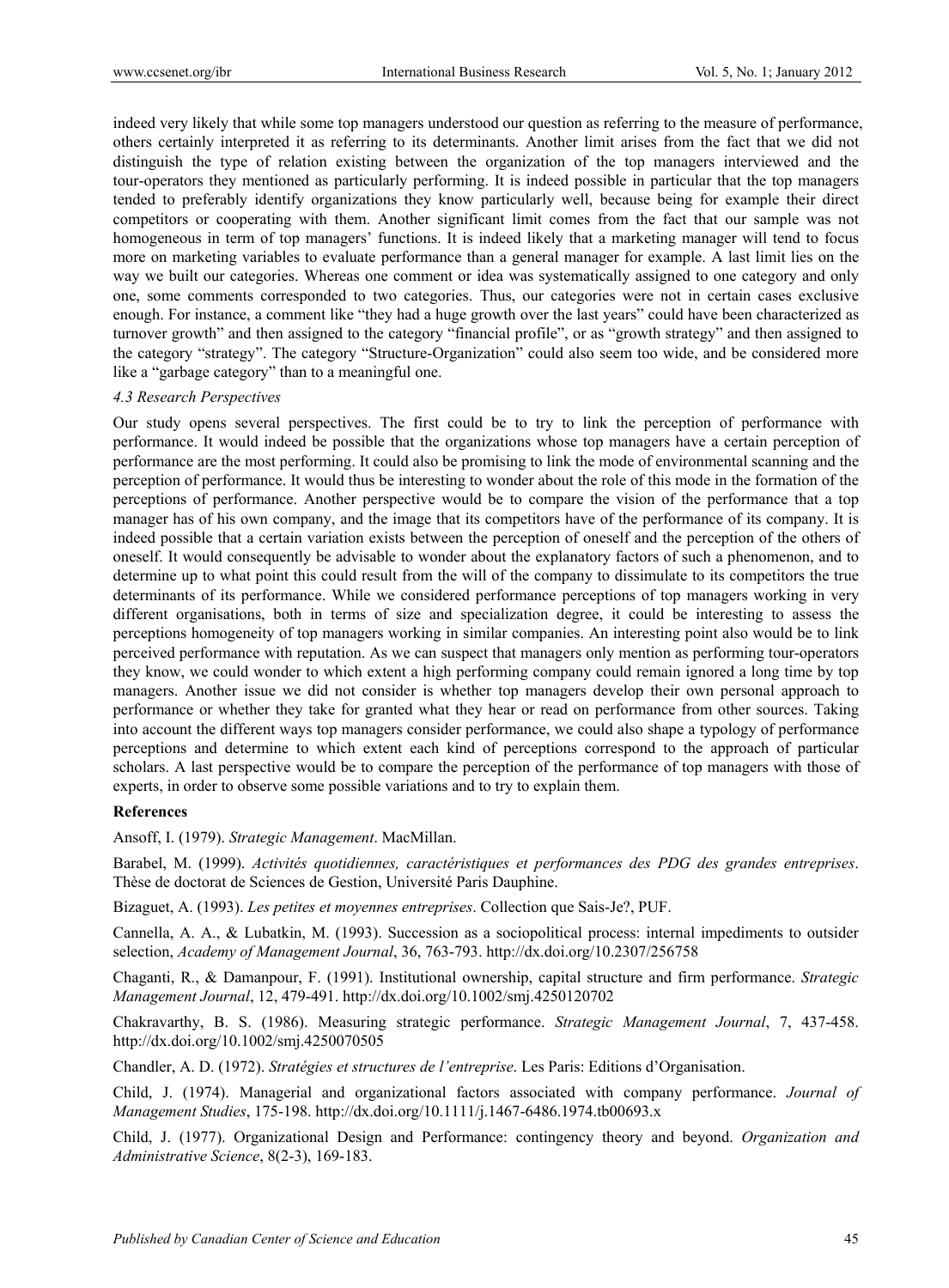Daft, R. L., Sormunen, J., & Park, D. (1988). Chief executive, scanning, environmental characteristics and company performance : an empirical study. *Strategic Management Journal*, 9, 123-139. http://dx.doi.org/10.1002/smj.4250090204

Daily, C. M., & Johnson, J. L. (1997). Sources of CEO power and firm financial performance : a longitudinal assessment. *Journal of Management*, 23 (2), 97-117. http://dx.doi.org/10.1016/S0149-2063(97)90039-8

Dearden, J. (1987). Measuring profit center managers. *Harvard Business Review*, 84-88.

Dess, G. G., & Davis, P. S. (1984). Porter's (1980) generic strategies as determinants of strategic group membership and organizational performance. *Academy of Management Journal*. 27, 467-488. http://dx.doi.org/10.2307/256040

Dess, G. G., & Beard, D. W. (1984). Dimensions of Organizational Task Environments. *Administrative Science Quaterly*, 29 (1), 52-73. http://dx.doi.org/10.2307/2393080

Doyle, P. (1994). Setting business objectives and measuring performance. *European Management Journal*, 20, 1-19. http://dx.doi.org/10.1016/0263-2373(94)90002-7

Haleblian, J., & Finkestein, S. (1993). Top management team size, CEO dominance and firm performance: the moderating roles of environmental turbulence and discretion. *Academy of Management Journal*, 36(4), 844-863. http://dx.doi.org/10.2307/256761

Hansen, G. S., & Wernerfelt, B. (1989). Determinants of firm performance: the relative importance of Economic and Organizational factors. *Strategic Management Journal*. Sept-Oct., 399-411. http://dx.doi.org/10.1002/smj.4250100502

Hatten, K. J., & Schendel, D. E. (1977). Heterogeneity within an industry: firm conduct in the U.S. brewing industry: 1952-71. *Journal of Industrial Economics*, 26 (2), 97-113. http://dx.doi.org/10.2307/2097932

Hax, A. C., & Majluf, N. S. (1983). Organization Design: A case study on matching Strategy and Structure. *Journal of Business Strategy*, 4 (2), 72-86. http://dx.doi.org/10.1108/eb039024

Hofstede, G. H. (1991). *Cultures and Organizations*. Mc-Graw Hill.

Johnson, R. A. Hoskisson, R. E., & Hitt M. A. (1993). Board of director involvement in restructuring : the effects of board versus managerial control and characteristics. *Strategic Management Journal*, 14 (Special Issue), 33-50. http://dx.doi.org/10.1002/smj.4250140905

Karnani, A. (1984). Generic competitive strategies: an analytical approach. *Strategic Management Journal*, 5 (4), 367-380. http://dx.doi.org/10.1002/smj.4250050406

Kotha, K., & Nair, A. (1995). Strategy and Environment as determinants of performance. *Strategic Management Journal*, 16, 497-518. http://dx.doi.org/10.1002/smj.4250160702

Lawrence, P. R., & Lorsh, J. W. (1967). *Organization and environment: managing differenciation and integration*. Harvard University.

Lebas, M. (1995). Oui, il faut définir la performance. *Revue Française de Comptabilité*. juillet-Août, 269.

Lenz, R. T. (1981). Determinants of organizational performance: an interdisciplinary review. *Strategic Management Journal*, 2, 131-154. http://dx.doi.org/10.1002/smj.4250020204

MacGuire, J., & Schneeweis, T. (1983). An analysis of alternate measures of strategic performance. *Third annual conference of SMJ*. Paris.

Mack, M. (1992). *L'impératif humain*. Masson.

Marseille, J. (1995). *Les performances des organisations*. Le Monde Editions.

Meindl, J. R., Ehrlich, S. B., & Dukerich, J. M. (1985). The romance of leadership. *Administrative Science Quaterly*, 30, 78-102. http://dx.doi.org/10.2307/2392813

Messonnet, O. (1999). *La performance des entreprises : une approche par la théorie des conventions*. Université de Rouen : Thèse de doctorat de Sciences de Gestion.

Miles, R. E., & Snow C. C. (1978). *Organizational strategy, structure and process*. N-Y: Mc Graw Hill.

Morck, R., Shleifer, A., & Vishny, R. W. (1989). Alternative mechanisms for corporate control. *American Economics Review*, 19, 842-852.

Norburn, D., & Birley, S. (1988). The top management team and corporate performance. *Strategic Management Journal*, 9, 225-237. http://dx.doi.org/10.1002/smj.4250090303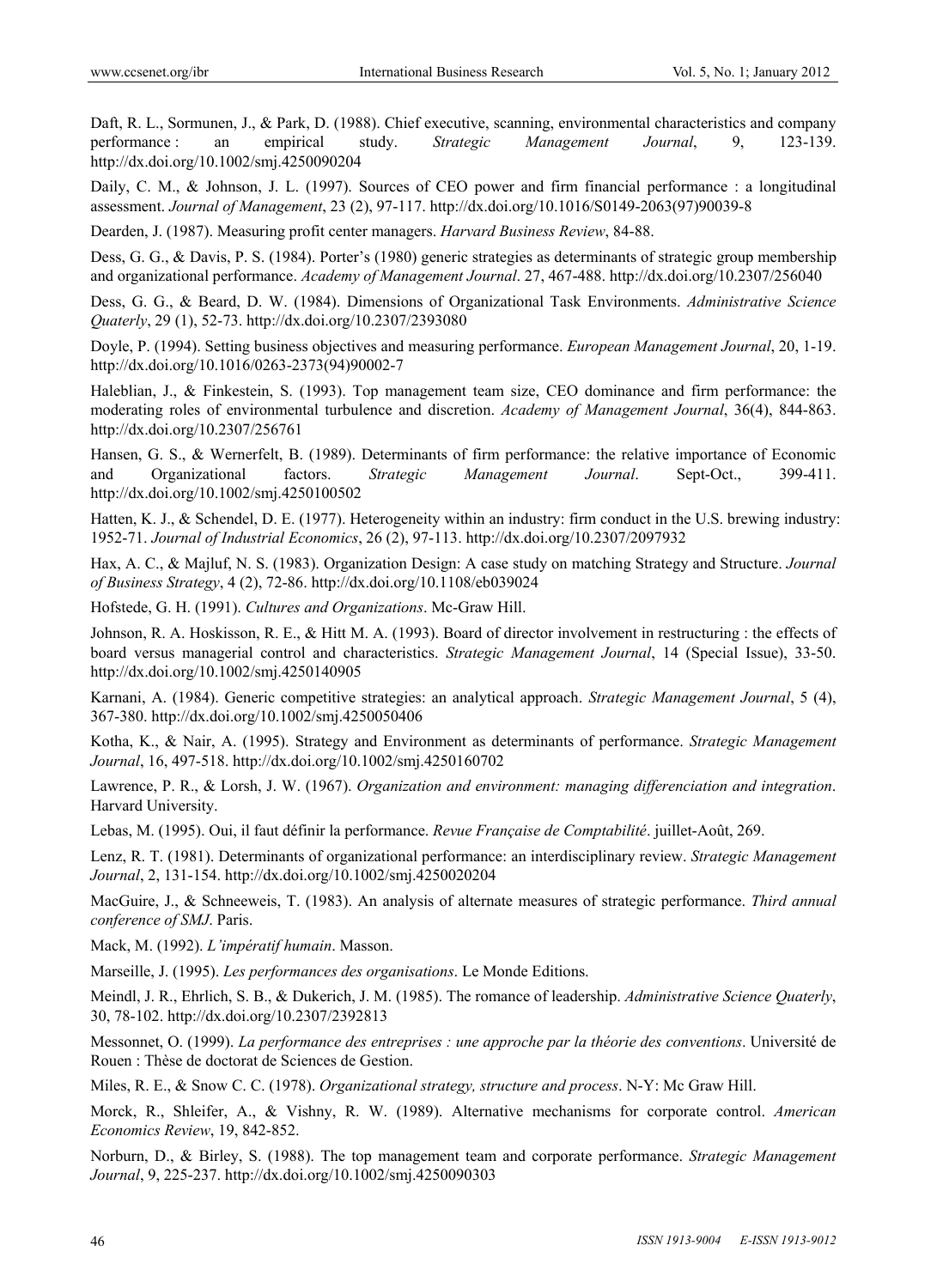Porter, M. E. (1980). *Competitive Strategy: techniques for analysing industries and competitors*. N-Y: Free Press.

Powell, M. (1996). How much does industry matter? An alternative empirical test. *Strategic Management Journal*, 17 (4), 323-334. http://dx.doi.org/10.1002/(SICI)1097-0266(199604)17:4<323::AID-SMJ803>3.3.CO;2-X

Rock, R. H (1984). Pay for performance: accent on standards and measures. *Compensation Review*, 15-23. http://dx.doi.org/10.1177/088636878401600302

Rumelt, R. P. (1991). How much does industry matter?. *Strategic Management Journal*, March, 167-185. http://dx.doi.org/10.1002/smj.4250120302

Rumelt, R. P. (1982). Diversification strategy and Profitability. *Strategic Management Journal*, (4), 359-369. http://dx.doi.org/10.1002/smj.4250030407

Rumelt, R. P. (1974). *Strategy, structure and economic performance*. Cambridge MA: Harvard University Press.

Schmalensee, R. (1985). Do markets differ much? A*merican Economic Review*, 75 (3), 341-351.

Schneier, C. E., Shaw, D. G., & Beatty, R. W. (1991). Performance measurement and management: a tool for strategy execution. *Human Resource Management*, 3, 279-301. http://dx.doi.org/10.1002/hrm.3930300302

Stolowy. H. (1983). Mesure de performance de magasins et de leurs dirigeants dans les groupes de distribution. *La revue du Financier*, 31-42.

Stonich, P. J. (1984). The performance measurement and reward system: critical to strategic management. *Organizational Dynamics*, Winter, 45-57. http://dx.doi.org/10.1016/0090-2616(84)90024-X

Tushman, M. L., & Rosenkopf, L. (1996). Executive succession, strategic reorientation and performance growth: A longitudinal study in the U.S. cement industry. *Management Science*, 42 (7), 939-953. http://dx.doi.org/10.1287/mnsc.42.7.939

Venkatraman, N., & Ramanujam, V. (1986). Measurements of business performance in strategy research: a comparison of approaches. *Academy of Management Review*, 11 (4), 801-814. http://dx.doi.org/10.2307/258398

Weiner, N., & Mahoney, T. A. (1981). A model of corporate performance as a function of environmental, organizational and leadership influences. *Academy of Management Journal*, 24 (3), 453-470. http://dx.doi.org/10.2307/255568

White, R. E. (1986). Generic business strategies, organisational context and performance : an empirical investigation. *Strategic Management Journal*, 7, 217-231. http://dx.doi.org/10.1002/smj.4250070304

Williamson, O. (1975). *Markets and hierarchies*. N-Y: The Free Press.

Wissema, J. G., Van der Pol, H.,W., & Messer, H. M. (1980). Strategic Management Archetypes. *Strategic Management Journal*, 1 (1), 37-47. http://dx.doi.org/10.1002/smj.4250010105

Woo, C. Y., & Willard, G. (1983). Performance representation in business policy research. Dallas: Annual National Meeting of the Academy of Management.

Zajak, E. J. (1990). CEO selection, succession, compensation and firm performance: a theoratical integration and empirical analysis. *Strategic Management Journal*, 11, 217-230. http://dx.doi.org/10.1002/smj.4250110304